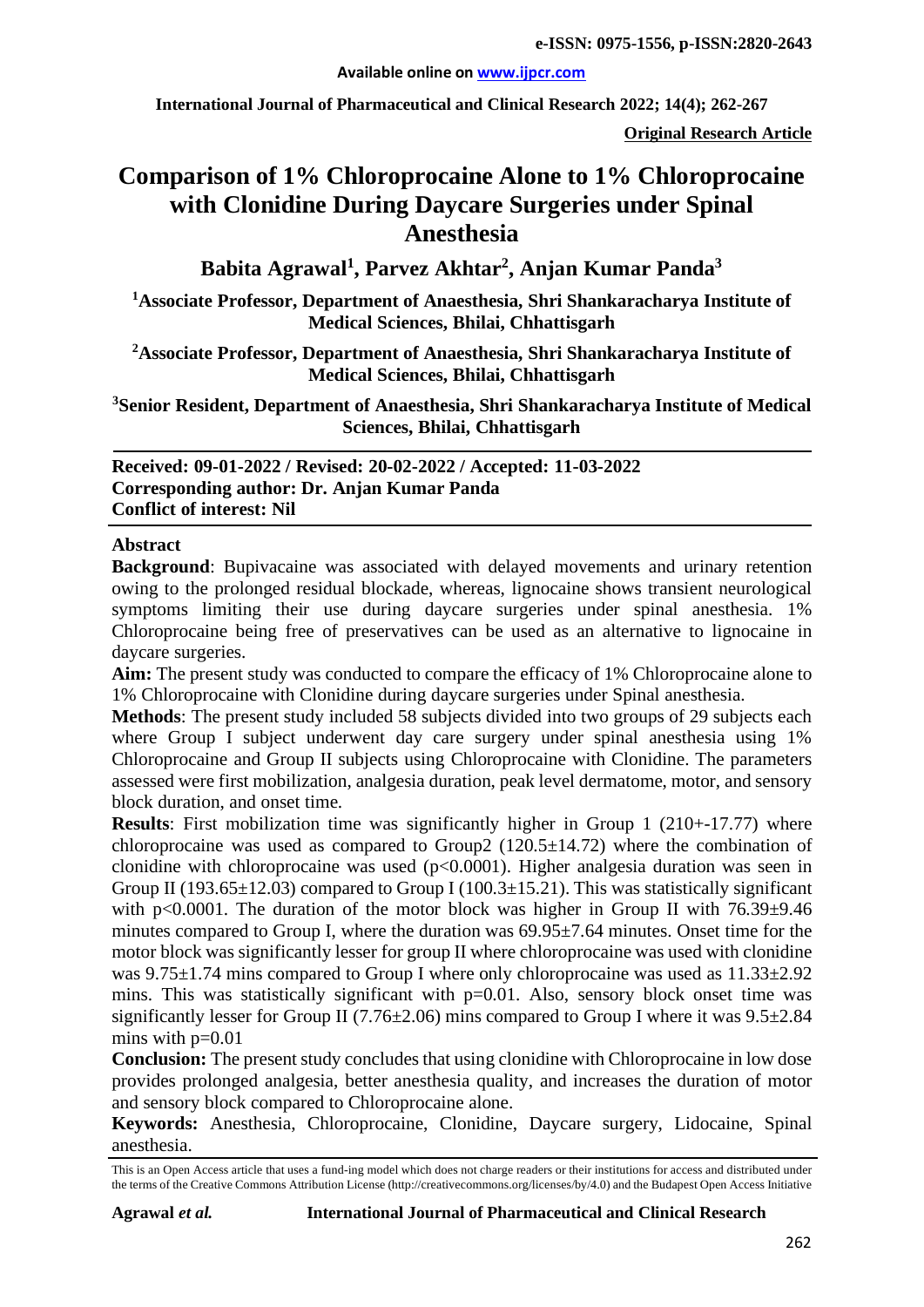(http://www.budapestopenaccessinitiative.org/read), which permit unrestricted use, distribution, and reproduction in any medium, provided original work is properly credited.

### **Introduction**

One of the most commonly used anesthetic modalities is spinal anesthesia, especially the surgeries conducted on the lower limbs and abdomen. However, it is associated with a few disadvantages including delayed voluntary movements, urine retention risk secondary to prolonged motor blockade as seen with Bupivacaine and lignocaine shows transient neurological symptoms and pain after its anesthetic effects wear off limiting their use in daycare surgeries under spinal anesthesia. Hence, selecting an appropriate anesthetic agent of choice to be used during daycare surgeries under spinal anesthesia is vital in ambulatory surgeries.  $[1]$ 

Various advancements made in the anesthetic field, surgery, and postoperative care allow wide use of daycare surgeries where subjects are discharged on the same day of surgery with reduced hospitalization duration, minimal psychologic effects, reduced cost, and better satisfaction of subject underwent surgery. Chloroprocaine is one anesthetic agent which fits all criteria needed to be suitable for day care surgeries under spinal anaesthesia. It was first used for daycare surgeries in 1952. [2] However, several cases reported neurologic deficit following surgery in subjects where a high dose of Chloroprocaine was used during epidural labor, which were attributed to the addition of antioxidant (sodium bisulfite) to the Chloroprocaine. The combined use of low pH with sodium bisulfite resulted in the persistence of the symptoms related to the neurologic deficit. For use in short-duration surgeries, recently, Chloroprocaine composition without antioxidant and sodium bisulfite has been introduced. [3]

To attain better results in terms of anxiolysis, antiemetic action, prolonged analgesia, and better sensory and motor block quality, various anesthetic agents are used in combination with intrathecal Clonidine. Also, clonidine does not lead to

respiratory depression or pruritis as seen with the opioid agents. The data concerning the use of Chloroprocaine with clonidine in daycare surgeries under spinal anesthesia are scarce in the literature. [4] Hence, the present study was conducted to assess the safety profile, duration, and efficacy of 1% Chloroprocaine alone to 1% Chloroprocaine with Clonidine during daycare surgeries under Spinal anesthesia in Indian subjects.

#### **Materials and methods**

The present prospective, randomized, observational clinical study was conducted to assess the safety profile, duration, and efficacy of 1% Chloroprocaine alone to 1% Chloroprocaine with Clonidine during daycare surgeries under Spinal anesthesia in Indian subjects. The study was conducted at Department of Anaesthesia, Shri Shankaracharya Institute of Medical Sciences, Bhilai, Chhattisgarh from July 2021 to December 2021 after obtaining clearance of the concerned Ethical committee. The study population was comprised of the subjects undergoing day care surgeries under spinal anesthesia at the institute. After explaining the detailed study design, informed consent was taken from all the subjects.

Inclusion criteria for the study were subjects undergoing daycare surgeries under spinal anesthesia of infraumbilical region, ASA grade I/II, the age range of 18- 50 years, from any gender, the surgical procedure of under 60 minutes, and subjects who were willing to participate in the study. The exclusion criteria were subjects with a history of anesthesia allergy, coagulopathy, bleeding disorder, pregnant females, renal/hepatic disease, neurologic disorder, cardiovascular disease, and the subjects who were not willing to participate in the study.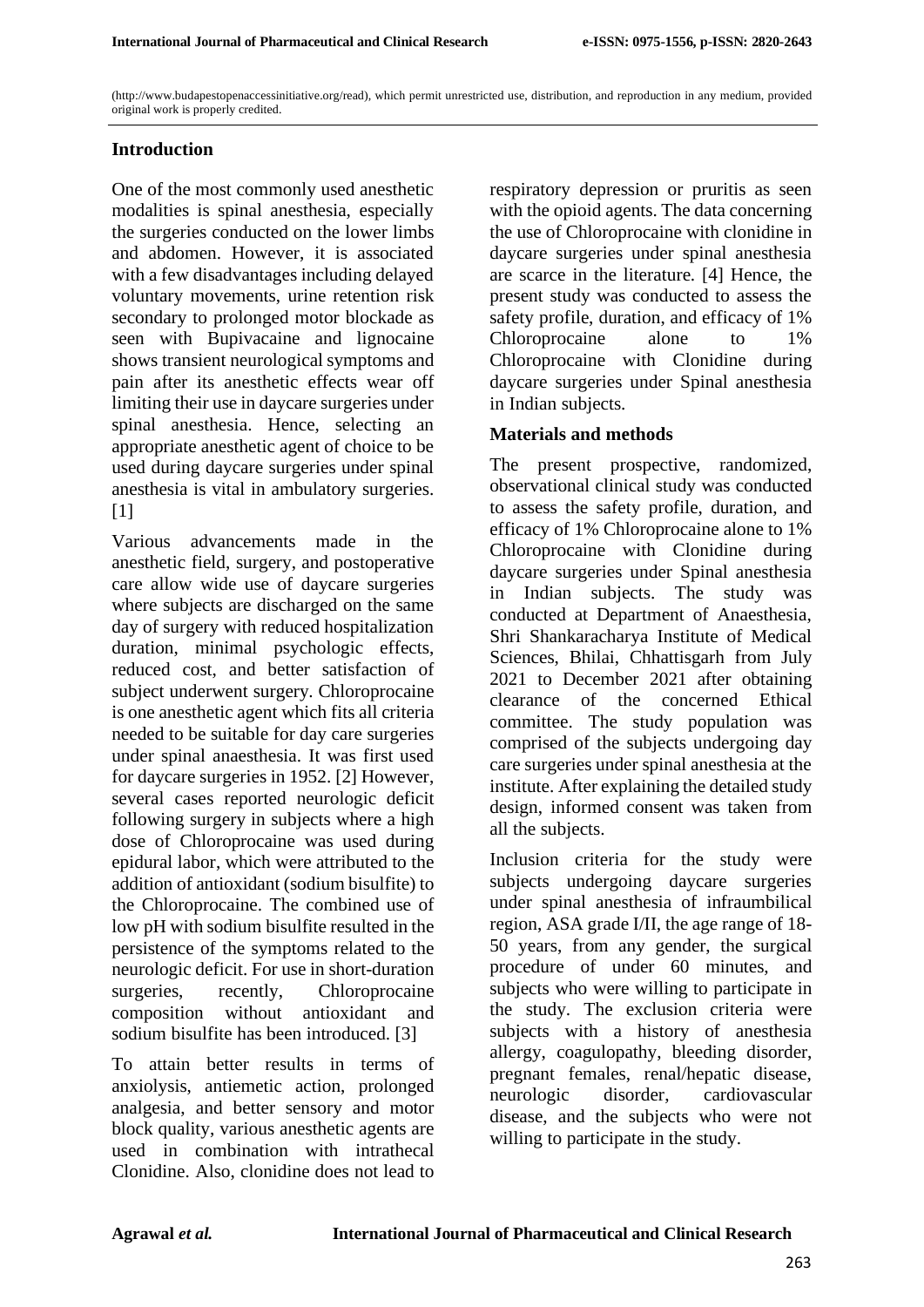After final inclusion, detailed history was recorded and the subjects underwent thorough systemic, physical, and general examination. This was followed by routine blood investigations conducted before surgery including serum creatinine, blood urea, blood sugar, complete blood count, chest X-ray, and E.C.G

The study included a total of 58 subjects from both the genders within the age range of 18-50 years and the mean age of 35.68±4.24 years. The subjects were randomly divided into two groups of 29 subjects each. Group I subjects underwent day care surgery under spinal anesthesia using 1% Chloroprocaine 40 mg with 0.2 ml Normal saline and Group II subjects were given spinal anesthesia using Chloroprocaine 40 mg with 0.2ml (30mcg) Clonidine. All subjects were kept nil orally for a minimum of 6 hours before surgery. On entry to operation theatre parameters assessed at baseline were mean arterial blood pressure, diastolic and systolic blood pressure, and pulse rate. SpO2 was also taken into consideration. Intravenous access was established in all the subjects using a cannula under aseptic conditions. In sitting position subarachnoid block was given at L3-L4 intervertebral space with 25 G Quincke's needle and the parameters were assessed after supine positioning of the patient.

The parameters assessed were mobilization, analgesia duration (minutes), peak level dermatome, motor block duration, sensory block duration and onset time of motor and sensory block.The onset time was assured using pinprick. Motor block onset time was assessed using a modified Bromage scale. Hemodynamic parameters were also assessed in all the study subjects.

Mean arterial blood pressure, diastolic and systolic blood pressure, and pulse rate was assessed at 5, 10, 30-, 60-, 90-, and 120 minutes following anesthesia. 6mg Mephenteramine inj was given when the mean arterial pressure fall was below 20% compared to baseline values. The pulse rate of fewer than 60 beats was administered with 0.2 mg IV Glycopyrrolate.

The collected data were subjected to the statistical evaluation using SPSS software version 21 (Chicago, IL, USA) and oneway ANOVA and t-test for results formulation. The data were expressed in percentage and number, and mean and standard deviation. The level of significance was kept at  $p<0.05$ .

### **Results**

The present prospective, randomized. observational clinical study was conducted to assess the safety profile, duration, and efficacy of 1% Chloroprocaine alone to 1% Chloroprocaine with Clonidine during daycare surgeries under Spinal anesthesia in Indian subjects. The study included a total of 58 subjects from both genders within the age range of 18-50 years and the mean age of 35.68±4.24 years who were randomly divided into two groups. The demographic characteristics of the study subjects are listed in Table 1.

| .<br><b>Characteristics</b> |         | <b>Group I</b>    | <b>Group II</b>  | p-value |
|-----------------------------|---------|-------------------|------------------|---------|
| Age range (years)           |         | 18-50             | 19-48            | 0.741   |
| Mean age (years)            |         | $37.61 \pm 9.34$  | $37.3 \pm 7.94$  | 0.814   |
| <b>Gender</b>               | Males   | 21                | 23               | 0.383   |
|                             | Females | 8                 | 6                |         |
| Weight (kg)                 |         | $56.31 \pm 10.98$ | $57.41 \pm 4.95$ | 0.618   |
| Duration of surgery (min)   |         | $33.31 \pm 9.47$  | 34.48±8.91       | 0.664   |

**Table 1: Demographic characteristics of the study subjects**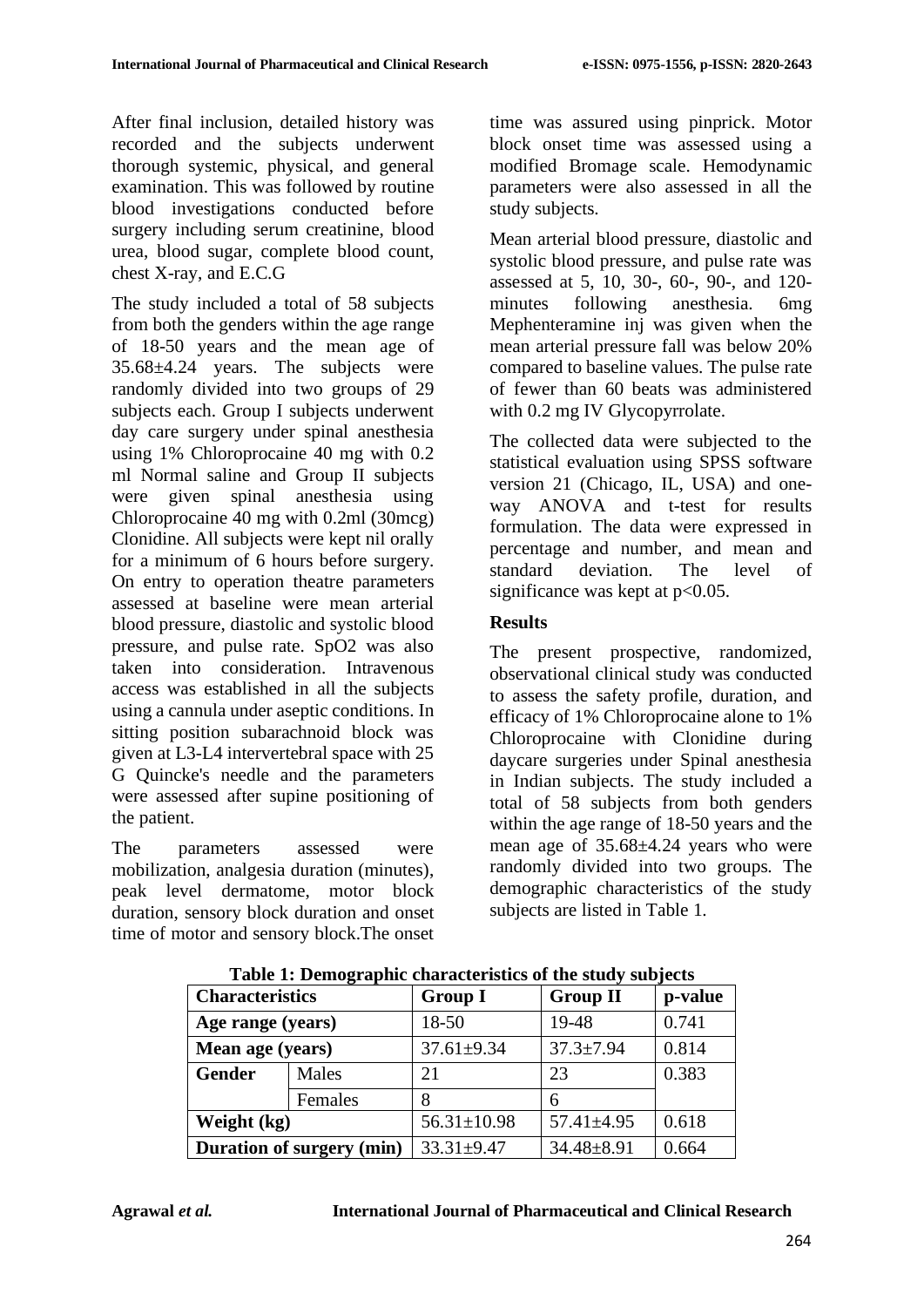It was seen that the age range of subjects from Group I and II respectively were 18- 50 and 19-48 years which was statistically non-significant with p=0.741. Mean age was statistically non-significant which was 37.61±9.34 years for Group I and  $37.3 \pm 7.94$  years for group II (p=0.814). There were 21 males and 8 females in group I, whereas, there were 23 males and 6 females in group II. This difference was statistically non-significant with p=0.383. The weight difference between the two groups was statistically non-significant where the group I subjects had a weight of 56.31±10.98kgs and Group II had a weight of 57.41±4.95 kgs (p=0.618). The duration of surgery in Group I was  $33.31 \pm 9.47$ minutes, whereas, for Group II, this duration was 34.48±8.91 minutes. This intergroup difference was also statistically non-significant with p=0.664.

On assessing the various clinical parameters in the two groups of the study subjects, it was seen that first mobilization time was significantly higher in group II  $(210.3 \pm 17.77)$  where chloroprocaine was used compared to group I  $(120.5\pm14.72)$  where the combination of clonidine with chloroprocaine was used (p<0.0001). Higher analgesia duration was seen in Group II  $(193.65 \pm 12.03)$  compared to Group I  $(100.3\pm15.21)$ . This was statistically significant with p<0.0001. The duration of the motor block was higher in Group II with 76.39±9.46 minutes compared to Group I, where the duration was 69.95±7.64 minutes. The level of peak dermatome was above T6 in 1 (3.44%) subjects of Group II and no subject from Group I, T6-T9 was seen in 27.58% (n=8) study subjects from Group I and 62.06% (n=18) subjects from Group II, and in 68.96% (n=20) subjects from Group I and 31.03% (n=9) subjects from Group II. Onset time for the motor block was significantly lesser for group II where chloroprocaine was used with clonidine was 9.75±1.74 mins compared to Group I where only chloroprocaine was used as 11.33±2.92 mins. This was statistically significant with p=0.01. Also, sensory block onset time was significantly lesser for Group II  $(7.76 \pm 2.06)$  mins compared to Group I where it was  $9.5 \pm 2.84$  mins with p=0.01 as shown in Table 2.

| Parameter                              |                                | Group I $(n=29)$  | Group II $(n=29)$  | p-value  |
|----------------------------------------|--------------------------------|-------------------|--------------------|----------|
| <b>First mobilization time (mins)</b>  |                                | $120.5 \pm 14.72$ | $210.3 \pm 17.77$  | < 0.0001 |
| Analgesia duration (mins)              |                                | $100.3 \pm 15.21$ | $193.65 \pm 12.03$ | < 0.0001 |
| <b>Motor block duration (mins)</b>     |                                | $69.95 \pm 7.64$  | $76.39 \pm 9.46$   | 0.006    |
| Peak<br><b>level</b>                   | Above T <sub>6</sub>           |                   | 3.44(1)            | 0.013    |
| dermatome $% (n)$                      | T <sub>6</sub> -T <sub>9</sub> | 27.58(8)          | 62.06(18)          |          |
|                                        | T10-T12                        | 68.96 (20)        | 31.03(9)           |          |
| Motor block onset time (mins)          |                                | $11.33 \pm 2.92$  | $9.75 \pm 1.74$    | 0.01     |
| <b>Sensory block onset time (mins)</b> |                                | $9.5 \pm 2.84$    | $7.76 \pm 2.06$    | 0.01     |

**Table 2: Clinical parameters in two groups of the study subjects**

#### **Discussion**

The present prospective, randomized, observational clinical study was conducted to assess the safety profile, duration, and efficacy of 1% Chloroprocaine alone to 1% Chloroprocaine with Clonidine during daycare surgeries under Spinal anesthesia in Indian subjects. The study included a total of 58 subjects from both genders within the age range of 18-50 years and the mean age of 35.68±4.24 years were randomly divided into two groups.

The study results showed that the age range of subjects from Group I and II respectively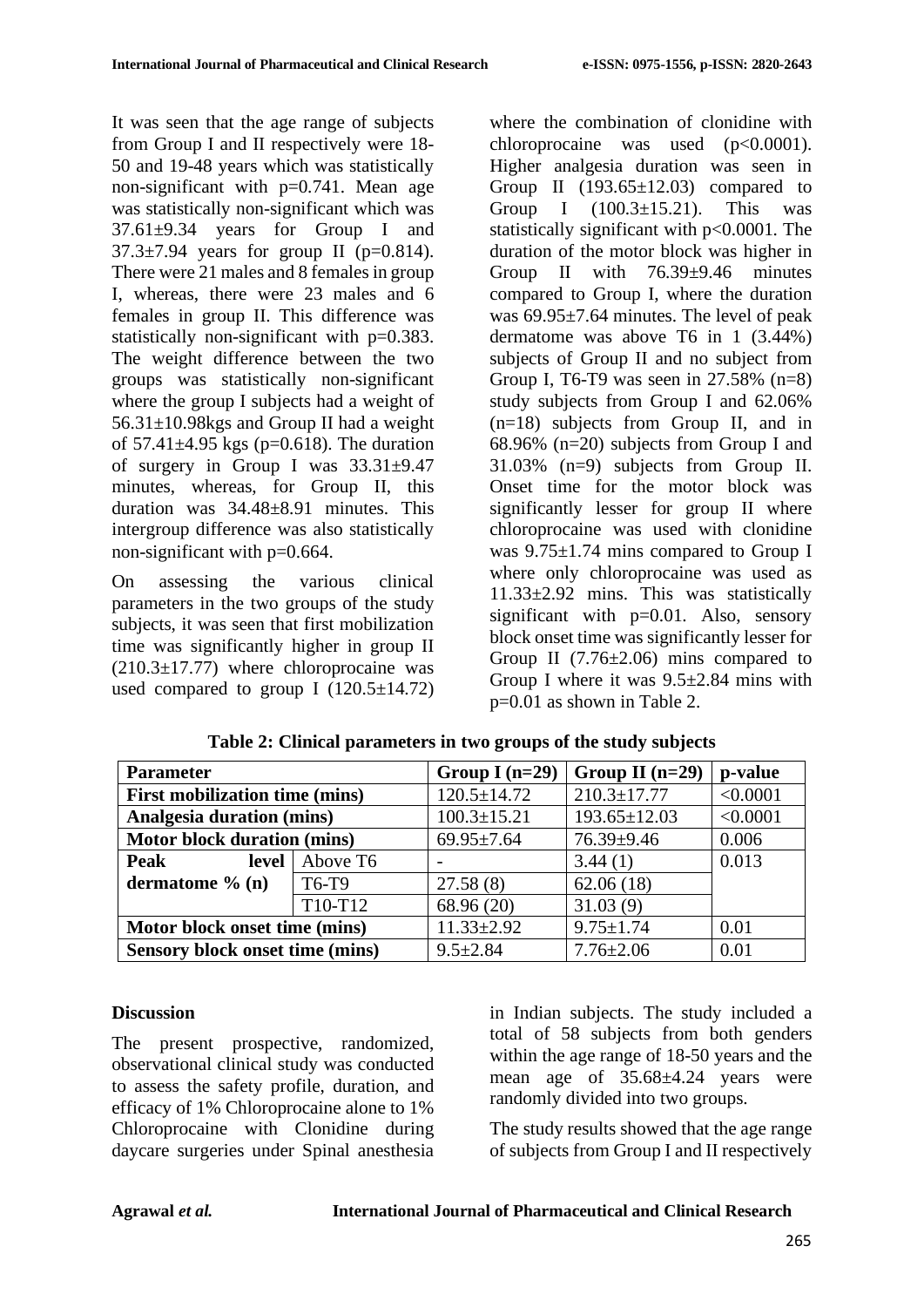were 18-50 and 19-48 years which was statistically non-significant with p=0.741. Mean age was statistically non-significant which was  $37.61 \pm 9.34$  years for Group I and  $37.3\pm7.94$  years for group II (p=0.814). There were 21 males and 8 females in group I, whereas, there were 23 males and 6 females in group II. This difference was statistically non-significant with p=0.383. The weight difference between the two groups was statistically non-significant where the group I subjects had a weight of 56.31±10.98kgs and Group II had a weight of 57.41±4.95 kgs (p=0.618). The duration of surgery in Group I was 33.31±9.47 minutes, whereas, for Group II, this duration was 34.48±8.91 minutes. This intergroup difference was also statistically non-significant with p=0.664. These results were consistent with the results of Davis BR et al [5] in 2005 and Palas T [6] in 2003 where subjects with comparable demographics were assessed by the authors in their studies.

On assessing the various clinical parameters in the two groups of the study subjects, it was seen that first mobilization time was significantly higher in group I  $(210.3\pm17.77)$  where chloroprocaine was used compared to group II  $(120.5\pm14.72)$ where the combination of clonidine with chloroprocaine was used compared to group I  $(120.5\pm14.72)$  where the combination of clonidine with chloroprocaine was used (p<0.0001). Higher analgesia duration was seen in Group II  $(193.65 \pm 12.03)$  compared to Group I (100.3±15.21). This was statistically significant with p<0.0001. The duration of the motor block was higher in Group II with 76.39±9.46 minutes compared to Group I, where the duration was 69.95±7.64 minutes. These results were in agreement with the studies of Lacasse MA et al [7] in 2011 and Etezadi F et al [8] in 2013 where authors have reported results similar to the present study concerning clinical parameters.

The level of peak dermatome was above T6 in 1 (3.44%) subjects of Group II and no subject from Group I, T6-T9 was seen in 27.58% (n=8) study subjects from Group I and 62.06% (n=18) subjects from Group II, and in 68.96% (n=20) subjects from Group I and 31.03% (n=9) subjects from Group II. Onset time for the motor block was significantly lesser for group II where chloroprocaine was used with clonidine was  $9.75 \pm 1.74$  mins compared to Group I where only chloroprocaine was used as 11.33±2.92 mins. This was statistically significant with p=0.01. Also, sensory block onset time was significantly lesser for Group II  $(7.76 \pm 2.06)$  mins compared to Group I where it was  $9.5 \pm 2.84$  mins with p=0.01. These results were comparable to the studies of Vaghadia H et al [9] in 2012 and Choi S et al [10] in 2012 where authors have reported similar clinical parameters following the use of Chloroprocaine anesthesia in their studies.[11]

## **Conclusion**

Within its limitations, the present study concludes that using clonidine with Chloroprocaine in low dose provides prolonged analgesia, better anesthesia quality, and increases the duration of motor and sensory block compared to Chloroprocaine alone. However, the present study had a few limitations including a small sample size, short monitoring time, and geographical area biases. Hence, more longitudinal studies with a larger sample size and longer monitoring period will help reach a definitive conclusion.

# **References**

- 1. Mukharjee A, Bhagat CK, Sahare KK, Thakur R, Rangari P. Supraclavicular brachial plexus block with bupivacaine and levobupivacaine: a comparative study. IJMSDR, 2018; 2:6:81-94.
- 2. Bandhu S, Victor J, Singh VP, Dhumale HA. Comparative evaluation of hyperbaric bupivacaine and